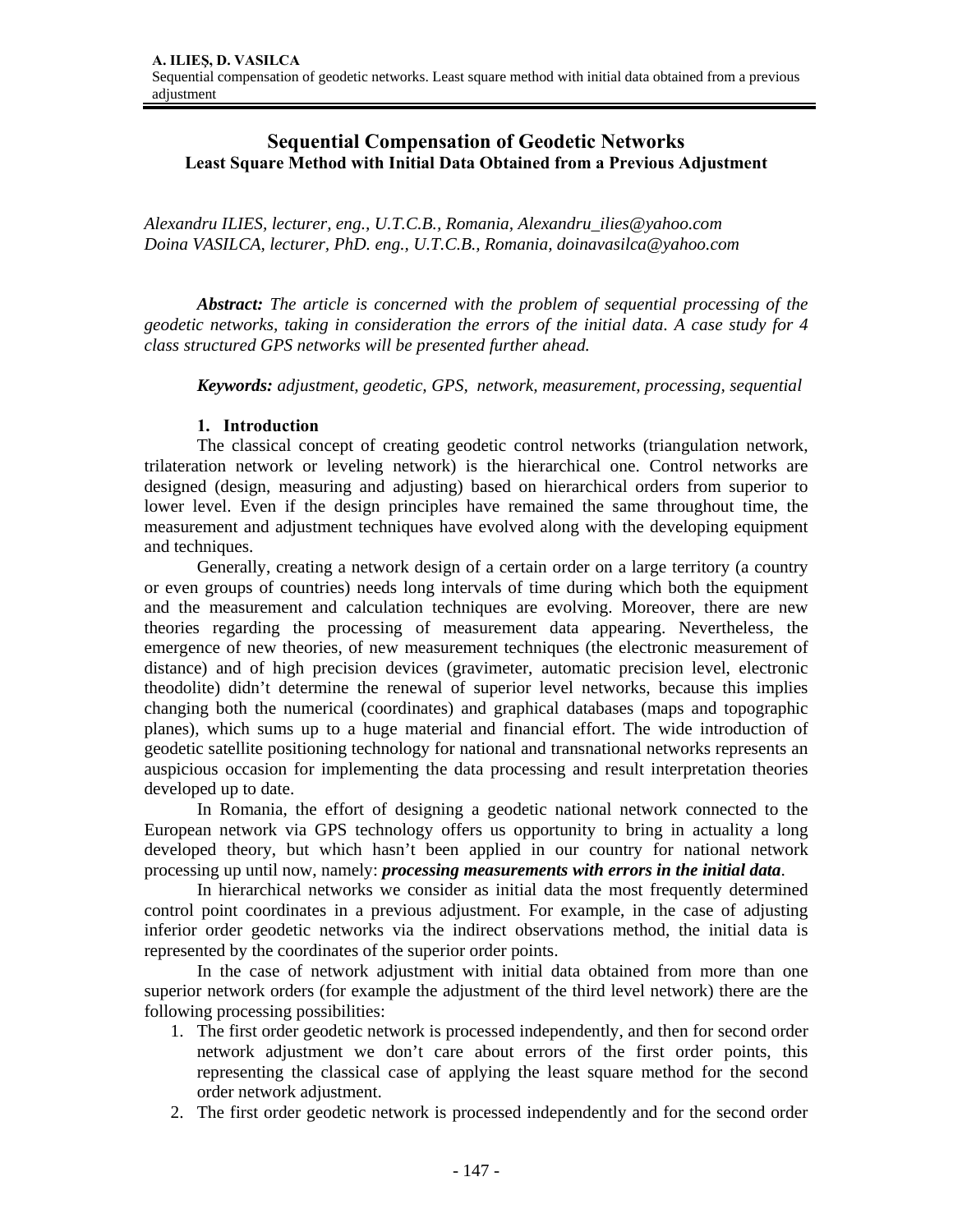network adjustment we apply the *processing measurements with errors in the initial data* method, meaning that we take into account about errors of the first order points.

3. Processing the first and second order geodetic networks together.

Generally, free terms and the covariance matrix differ depending on the initial data type used for the third order network adjustment. From here arises the question of what estimations will occur for the coordinates of the third order points with different free terms and from an adjustment with the actual covariance matrix.

When the initial data results from a least square method adjustment, the estimates of the unknown parameters obtained from the *processing measurements with errors in the initial data* method, which means from processing with actual covariance matrix of free terms, are identical with the estimation which can be obtain due to adjustment in which initial data are corrected in actual adjustment. In the previous example, this means that if the first and second order networks are adjusted together and for third order network we use the *processing measurements with errors in the initial data* method, then the estimated coordinates of the third order points will be identical to those which were determined due to the adjustment of all three orders together.

#### **2. Sequential Compensation of geodetic networks**

Next we will present the estimation algorithm of unknown parameters in an adjustment with the actual covariance matrix of free terms and with the condition that those parameters have minimum dispersions. We will analyse only the case of the indirect observation adjustment, without conditions between unknowns, which implies the determination of the estimated values with minimal dispersions  $x$ , from the  $l^{\circ}$  observations having the covariance matrix  $Q_i$  and initial data  $y$  if the observations equations are:

$$
v = C \cdot x + l \qquad \text{with weight matrix} \qquad P_c = Q_l^{-1} \tag{1}
$$

with: 
$$
rank(C) = u
$$
 (2)

where:  $\mathbf{l} = \mathbf{G} \cdot \mathbf{y} - \mathbf{l}^0$  (3)

$$
y = D \cdot l_0 \tag{4}
$$

 This represent the adjustment by indirect observation method without conditions between unknowns with initial data *y* which are function of initial observations  $l_0^0$ . We will denote with  $n_0$  the number of initial obsevations  $l_0^0$ ,  $Q_0$  represent the variance-covariance matrix of this observations and  $n<sub>y</sub>$  is the number of initial data. We assume that acctualy observations  $\mathbf{l}^{\circ}$  and initial observations are  $\mathbf{l}^{\circ}$  not correlated.

If we determined initial data *y* with variance-covariance matrix  $Q<sub>y</sub>$  from a former adjustment ( $n_0 > n_y$ ), as liniar function of  $l_0$ , we have from equation (4):

$$
\mathbf{v}_0 = \mathbf{S} \cdot \mathbf{y} + \mathbf{I}_0 \tag{5}
$$

The coefficients of *D* matrix from system of equations (4) are not simply determined, they result from a previous adjustment.

 If observations from which results initial data are obtained in more sequences, the *S*  matrix from relation (5), will be in sequence *s*: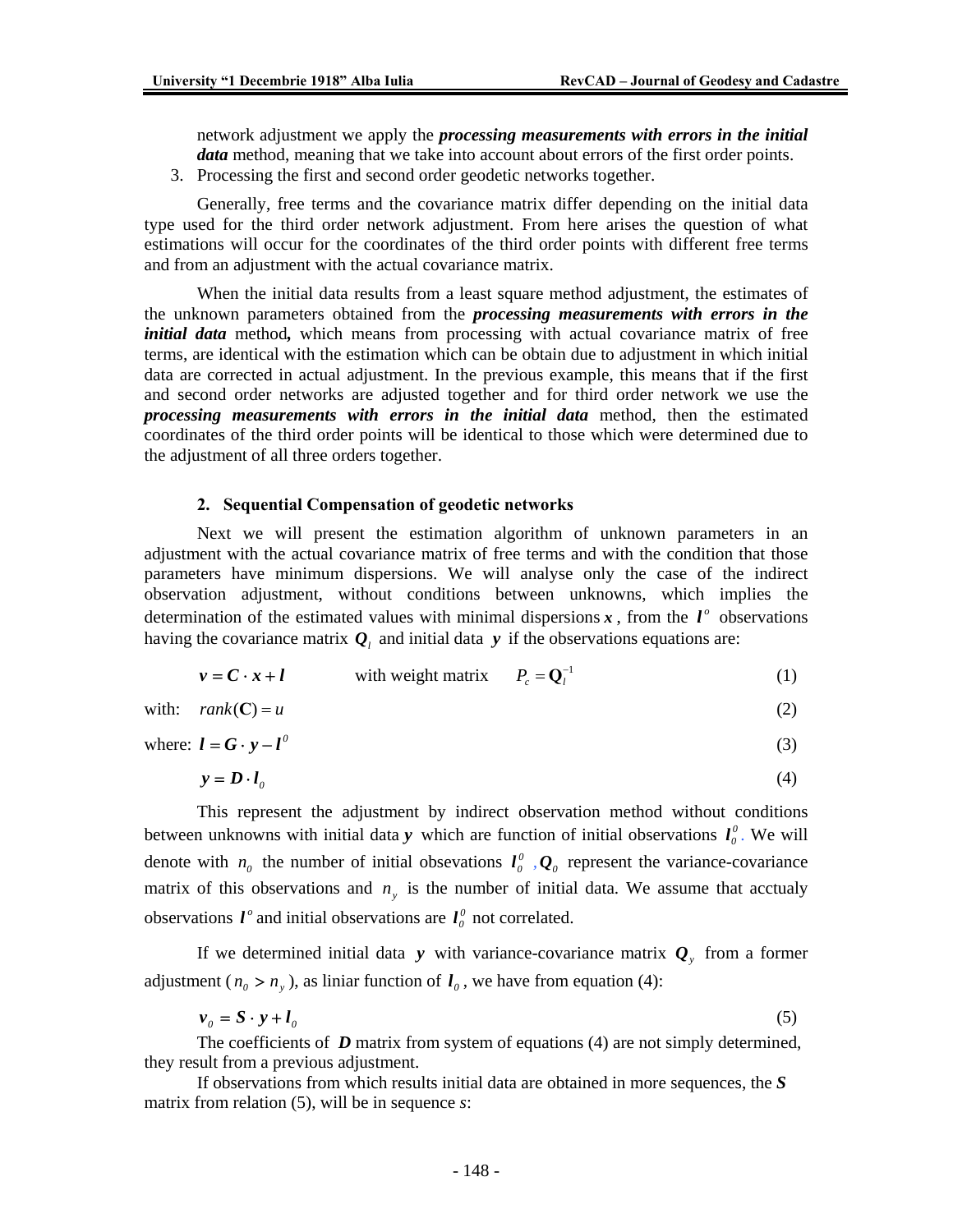$$
S = \begin{bmatrix} S_{11} & 0 & \dots & 0 \\ S_{21} & S_{22} & \dots & 0 \\ \vdots & \vdots & \vdots & \vdots \\ S_{s1} & S_{s2} & \dots & S_{ss} \end{bmatrix} \tag{6}
$$

Or for previous example, for three control network orders:

$$
S = \begin{bmatrix} S_{11} & 0 \\ S_{21} & S_{22} \end{bmatrix} \tag{7}
$$

For first and second order we will use following notes:

- The estimate values for unknowns  $y_1, y_2$ ;
- Measured quantities  $l_{0l}$ ,  $l_{02}$ ;
- Variance-covariance matrix:

$$
\mathbf{Q}_o = \begin{bmatrix} \mathbf{Q}_{o1} & \mathbf{0} \\ \mathbf{0} & \mathbf{Q}_{o2} \end{bmatrix} \tag{8}
$$

• The weight matrix:

$$
\boldsymbol{P}_o = \begin{bmatrix} \boldsymbol{P}_{0l} & \boldsymbol{0} \\ \boldsymbol{0} & \boldsymbol{P}_{02} \end{bmatrix} = \begin{bmatrix} \boldsymbol{Q}_{0l}^{-1} & \boldsymbol{0} \\ \boldsymbol{0} & \boldsymbol{Q}_{02}^{-1} \end{bmatrix}
$$
\n(9)

Using this notes the observations equations become:

$$
\begin{aligned} \mathbf{v}_{01} &= \mathbf{S}_{11} \cdot \mathbf{y}_1 + \mathbf{I}_{01} \\ \mathbf{v}_{02} &= \mathbf{S}_{21} \cdot \mathbf{y}_1 + \mathbf{S}_{22} \cdot \mathbf{y}_2 + \mathbf{I}_{02} \end{aligned} \tag{10}
$$

Estimated values for  $y_1$  and  $y_2$  which are initial data for third ordere network adjustment we can have three situations:

1. The first order geodetic network is processed independently, and then for second order network adjustment we don't care about errors of the first order points, this representing the classical case of applying the least square method for the second order network adjustment.

If we note:

$$
N_{11} = S_{11}^T \cdot P_{01} \cdot S_{11} N_{22} = S_{22}^T \cdot P_{02} \cdot S_{22}
$$
\n(11)

$$
\mathbf{y}_{1}^{(a)} = (\mathbf{S}_{11}^{T} \cdot \mathbf{Q}_{01}^{-1} \cdot \mathbf{S}_{11})^{-1} \cdot \mathbf{S}_{11}^{T} \cdot \mathbf{Q}_{01}^{-1} \cdot \mathbf{l}_{01} \n\mathbf{y}_{2}^{(a)} = (\mathbf{S}_{22}^{T} \mathbf{Q}_{02}^{-1} \cdot \mathbf{S}_{22})^{-1} \cdot \mathbf{S}_{22}^{T} \cdot \mathbf{Q}_{02}^{-1} \cdot (\mathbf{l}_{02} - \mathbf{S}_{21} \cdot \mathbf{y}_{1}^{(a)})
$$
\n(12)

2. The first order geodetic network is processed independently and for the second order network adjustment we apply the *processing measurements with errors in the initial data* method, meaning that we take into account about errors of the first order points (first order points coordinates):

If we note: 
$$
N_{22} = S_{22}^T \cdot {}^S P_{21} \cdot S_{22}
$$

$$
P_{21} = [Q_{02} + S_{21} \cdot N_{11}^{-1} \cdot S_{21}^T]^{-1}
$$
(13)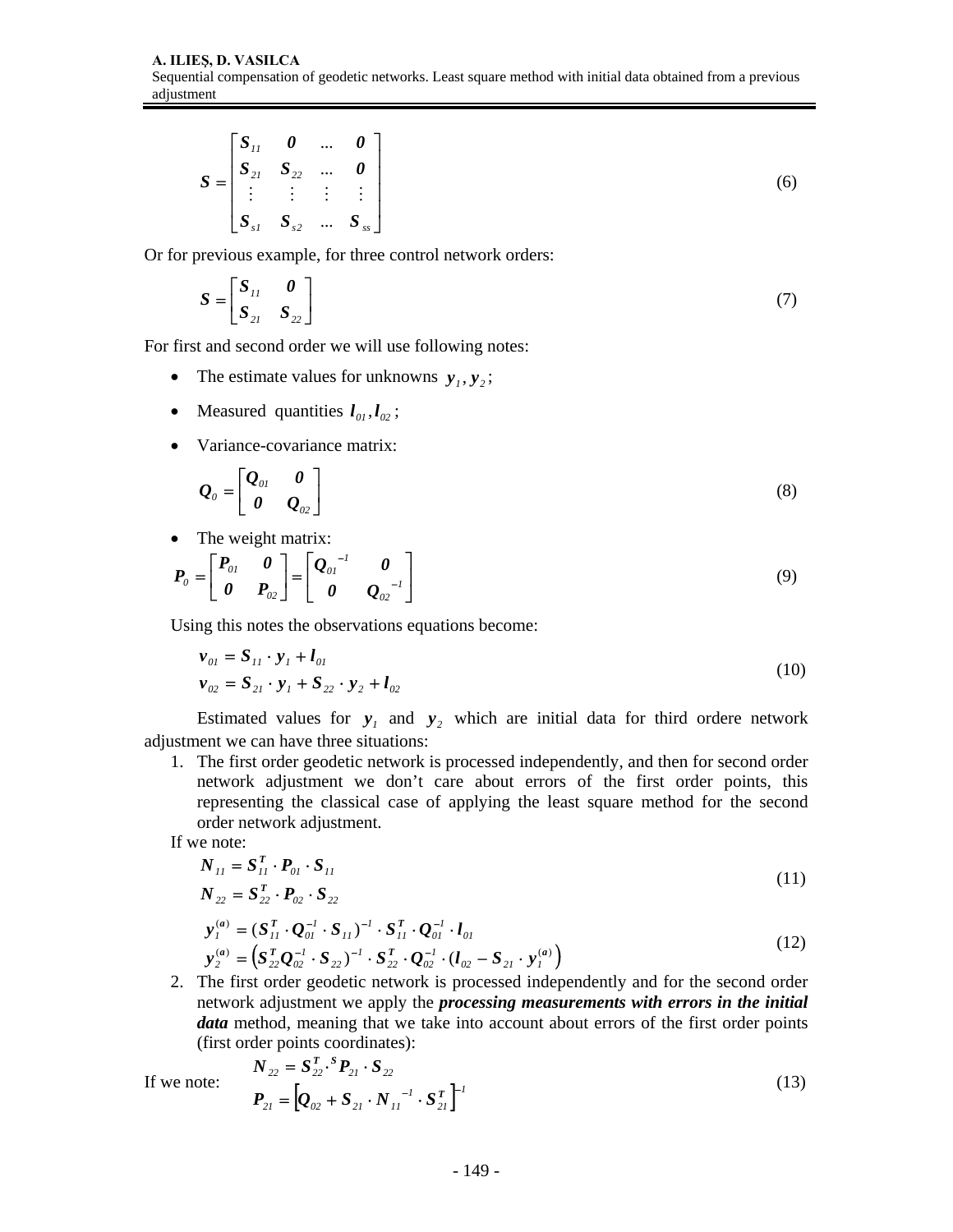$$
\mathbf{y}_{1}^{(b)} = N_{11}^{-1} \cdot S_{11}^{T} \cdot P_{01} \cdot l_{01} \n\mathbf{y}_{2}^{(b)} = N_{22}^{-1} \cdot S_{22}^{T} \cdot P_{21} \cdot (l_{02} - S_{21} \cdot \mathbf{y}_{1}^{(a)})
$$
\n(14)

3. Processing the first and second order geodetic networks together.

In this case we will obtain the unknown parameters ( $y_i^{(c)}$  and  $y_j^{(c)}$ ) by solving the next equations system:

$$
\begin{bmatrix} N_{11} + N_{21} & N_{12} \ N_{12}^T & N_{22} \end{bmatrix} \cdot \begin{bmatrix} y_1^{(c)} \ y_2^{(c)} \end{bmatrix} = \begin{bmatrix} S_{11}^T \cdot P_{01} \cdot l_{01} + S_{21}^T \cdot P_{02} \cdot l_{02} \ S_{22}^T \cdot P_{02} \cdot l_{02} \end{bmatrix}
$$
 (15)

Were we noted:

$$
N_{12} = S_{21}^T \cdot P_{02} \cdot S_{22}
$$
  
\n
$$
N_{21} = S_{21}^T \cdot P_{02} \cdot S_{21}
$$
\n(16)

From the adjustment of the third order network with initial data, in cases 1, 2 or 3, the estimated values of the parametres and covariance matrixes are identical to the results obtained from adjusting the three orders in case 3 alone.

The properties of the estimated values  $x$ , from an adjustment with the known covariance matrix of the free terms, can be determined based on the coeficients of matrix *D* from system (4) obtained from a previous adjustment. In this case, considering the observations regarding the current order  $l^0$  and the initial data  $l_0$ , (case of  $n_0 = r$ ), system (1) has a unique solution, with the following covariance matrix:

$$
Q_l = Q_{l^0} + G \cdot Q_y \cdot G^T \tag{17}
$$

Thus, the problem reduces itself to adjusting the indirect measurements, corellated with the equations given by relation (1) and covariance matrix (17).

The estimated values *x* are liniar functions of the observations *l*:

 $x = A \cdot l$  (18)

$$
A = N_C^{-1} \cdot C^T \cdot P_C
$$

(19)

Where we noted:  $N_c = C^T \cdot P_c \cdot C$ 

$$
P_C = Q_I^{-1}
$$

Establishing the conditions:

 $M(x) = x$ 

$$
D(x_i) = min \t\t (i = 1, 2, ..., m)
$$
\t(20)

The following estimated values of the unknowns *x* are obtained:

$$
x = N_C^{-1} \cdot C^T \cdot P_C \cdot l \tag{21}
$$

And also their variance-covariance matrix:

$$
\mathcal{Q}_x = N_C^{-1} \tag{22}
$$

The same results are obtained if we establish the minimum condition for equations (1):

$$
\mathbf{v}^T \cdot \mathbf{P}_c \cdot \mathbf{v} = \min \tag{23}
$$

Which means that we adjust by applying the *measurements with errors in the initial data* method with the known variance-covariance matrix of the free terms.

We have to stress the fact that the estimated values x have minimum dispersions regarding observations *l* and not observations  $l^{\circ}$  and  $l_{\circ}$  and we will show that only in some cases they are equal with the estimated values with minimum dispersions regarding the initial observations. The estimated values  $x$  and the covariance matrix are obtained as a function of the coeficients of the matrix  $D$  from equations (4).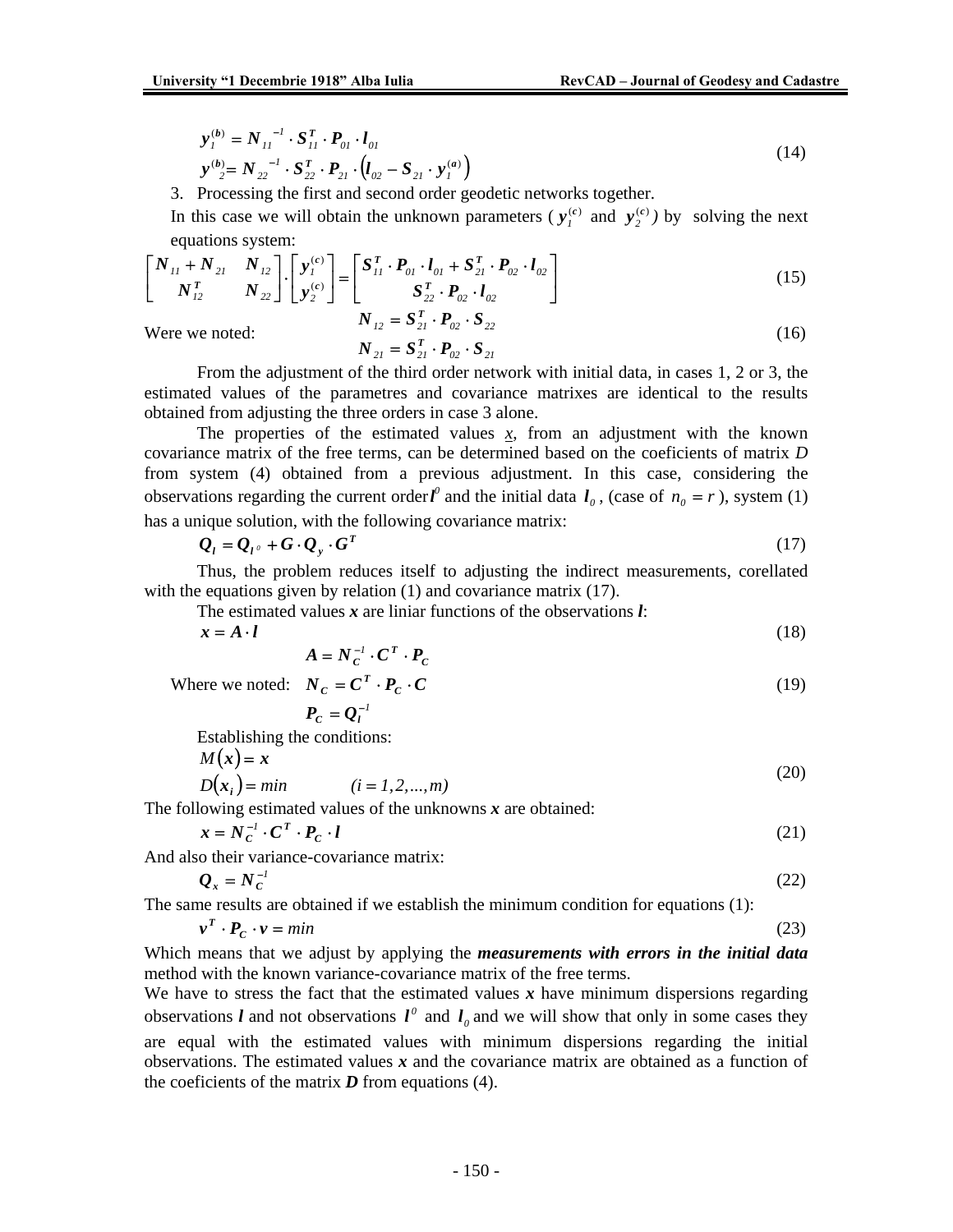In order to decide when the estimated values  $x$  have minimum dispersions regarding the initial observations  $l^{\circ}$  and  $l_{\circ}$ , we will consider the coeficients of *D* as being unknown.

 Taking into account relations (3) and (4), we can write the equations of observations (1):

$$
v = C \cdot x + l - G \cdot D \cdot l_0 \tag{24}
$$

In every compensation we obtain  $x$ , as a liniar function with free terms:

$$
x = A \cdot (l - G \cdot D \cdot l_o)
$$
  
or: 
$$
x = A \cdot l - A \cdot G \cdot D \cdot l_o
$$
 (26)

$$
\begin{array}{ll}\n\text{with the notation:} & A \cdot \mathbf{G} \cdot \mathbf{D} = \mathbf{B} \\
\text{With the notation:} & A \cdot \mathbf{G} \cdot \mathbf{D} = \mathbf{B}\n\end{array}\n\tag{27}
$$

We will have: 
$$
x = A \cdot l - B \cdot l_0
$$
 (28)

$$
B\cdot S + A\cdot G = 0
$$

Establishing the condtions:

$$
\mathbf{A} \cdot \mathbf{C} = \mathbf{E}
$$
  
\n
$$
\mathbf{D}(\mathbf{x}_i) = \min \tag{29}
$$
  
\n
$$
\mathbf{P}_0 = \mathbf{Q}_0^{-1}
$$

with the notations:

$$
N_{OS} = S^T \cdot P_0 \cdot S
$$
  
\n
$$
P_S = [Q_l + G \cdot N_{OS}^{-1} \cdot G^T]^{-1}
$$
\n(30)

$$
N_{CS} = C^T \cdot P_S \cdot C
$$
  
we obtain for **B**: 
$$
B = N_{CS}^{-1} \cdot C^T \cdot P_S \cdot G \cdot N_{OS}^{-1} S^T P_O
$$
 (31)

And with the notation:  $N_{SS} = S^T P_S S$  (32)

we obtain for *A*:  $A = N_{ss}^{-1} \cdot C^T \cdot P_c$  (33)

Replacing *A* and *B* given by relations (31) and (33) in relation (28), for the estimated values *x* we obtain:

$$
\mathbf{x} = N_{CS}^{-1} \cdot \mathbf{C}^T \cdot \mathbf{P} \cdot \mathbf{S} \cdot \left[ \mathbf{l} - G N_{OS}^{-1} \mathbf{S}^T \mathbf{P}_0 \mathbf{l}_0 \right]
$$
(34)

With the variance-covariance matrix:

or:  
\n
$$
Q_x = \left\{ C^T \left[ Q_t + G \left( S^T \cdot Q_0^{-1} \cdot S \right)^{-1} \cdot G^T \right]^{\perp} \cdot C \right\}^{-1}
$$
\n
$$
Q_x = N_{CS}^{-1}
$$
\n(35)

Therefore, we have an unique solution with minimum dispersions of the estimated values *x* regarding the initial observations  $l_0^0$  and  $l^0$ .

We verify which are the given conditions for the initial data which derive from the mininum dispersion conditions of values *x*.

Replacing 
$$
B
$$
 given by relation (31) in (27) we obtain:

$$
A \cdot G \cdot D = N_{CS}^{-1} \cdot C^T \cdot P_S \cdot G \cdot N_{OS}^{-1} S^T P_0 \tag{36}
$$

And taking into account relation (33), it results:

$$
\mathbf{A} \cdot \mathbf{G} \cdot \mathbf{D} = \mathbf{A} \cdot \mathbf{G} \cdot \mathbf{N}_{os}^{-1} \cdot \mathbf{S}^T \cdot \mathbf{P}_o \tag{37}
$$

If in equation (37) we consider matrix  $\boldsymbol{D}$  as unknown, by comparing the right member with the left, we observe that:

$$
D = N_{os}^{-1} \cdot S^T \cdot P \tag{38}
$$

represents a solution of this matrix equation. Matrix equation (37) cand be written as  $n_0$  liniar systems of *u* equations with *r* unknowns. For verifying if equation (37) also has other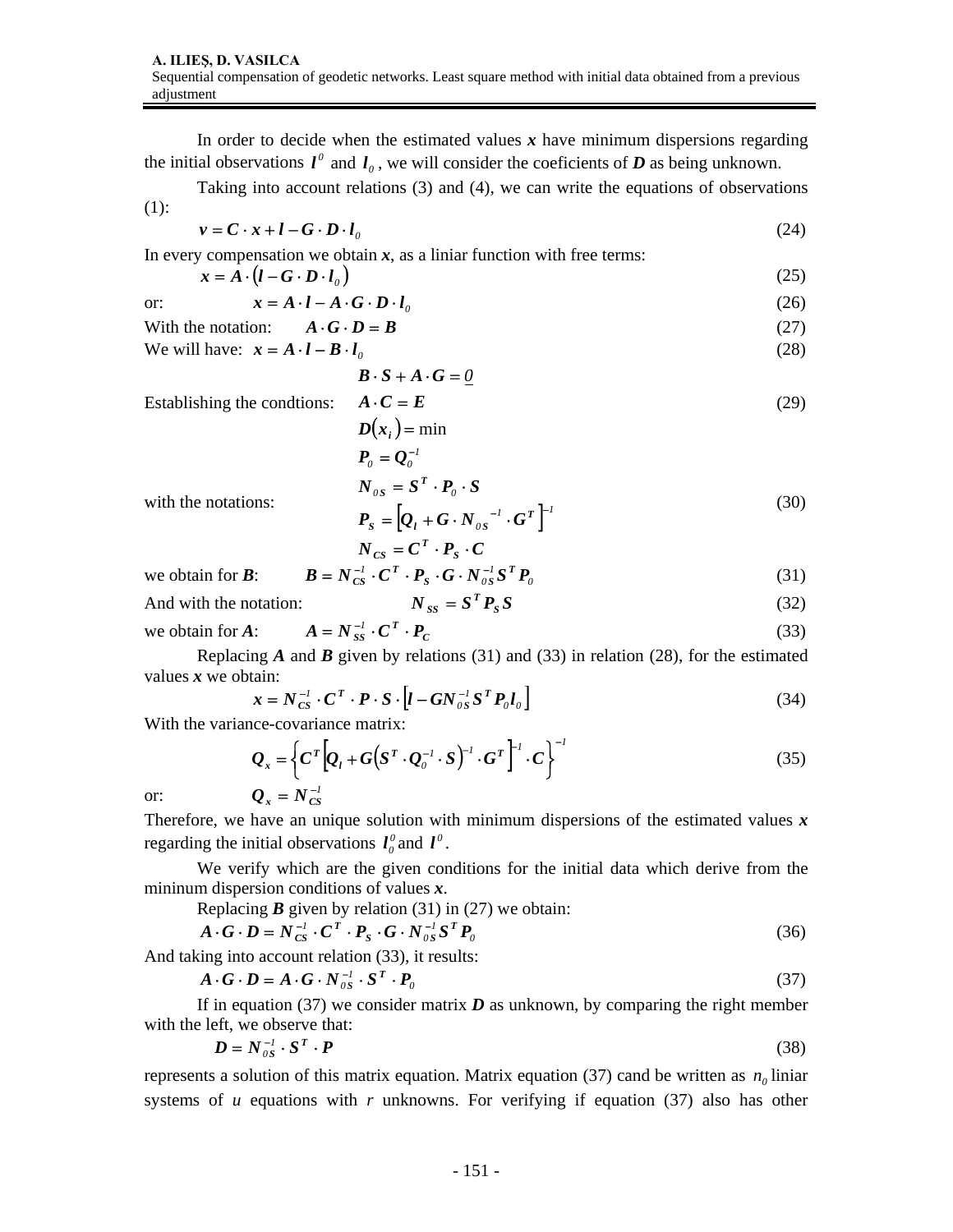solutions, we have to examine the rank of matrix  $\vec{A} \cdot \vec{G}$ . Depending on the rank of matrix  $\vec{A} \cdot \vec{G}$  there are the following possibilities:

$$
\text{If: } \text{rank}\left(\mathbf{A} \cdot \mathbf{G}\right) = \text{r} \tag{39}
$$

then the matrix equation (37) has the unique solutiuon given by relation (38).

If: rank
$$
(A \cdot G)
$$
 > r (40)

then the matrix equation (37) accepts more solutions; every solution with the exception of the one given by relation (38) cannot have a practical significance, because they depend according to relation (37) primarily on *G*, meaning the mathematical conditions imposed to the initial data and secondly on the desired quantities.

Replacing the coeficients  $D$  given by relation (38) in equation (4) we obtain for the initial data the solutions:

$$
\mathbf{y} = N_{os}^{-1} \cdot \mathbf{S}^T \cdot \mathbf{P}_o \cdot \mathbf{l}_o \tag{41}
$$

which means that (relation (8), initial data *y* appear as estimated values in the sens of the least squares method and having minimum dispersions regarding observations  $I<sub>o</sub>$ .

 For the above given example, of three order triangulation networks, this means that when adjusting the third order network, the initial data (the coordinates of the first and second orders), have to be indetical with those obtained from the joint adjustment of the first and second order networks.

If we replace solutions *y* given by (41) in relations (3) we will have:

$$
l = l^0 - G \cdot N_{os}^{-1} \cdot S^T \cdot P_o \cdot l_o \tag{42}
$$

and therefore:

$$
\mathbf{Q}_l = \mathbf{Q}_{l^0} + \mathbf{G} \cdot \mathbf{N}_{0S}^{-1} \cdot \mathbf{G}^T
$$
\n(43)

and if we establish for unknowns  $x$  the minimum dispersion condition regarding observations  $l^{\circ}$ , we will obtain the same estimated values given by relation (34) with the variancecovariance matrix (35), which means that the estimated values have minimum dispersions regarding to  $I_0^0$  and  $I^0$ .

 In conclusion, we stress that in the general case of adjusting indirect matrixes, with initial data obtained from a previous adjustment, if in the adjust the *measurements with errors in the initial data* method is used, with the variance-covariance matrix of the free terms calculated with relation 17, the estimated values of the unknown parameters calculated with relation 34, will have minimum dispersions regarding the errors of the free terms  $\mathbf{l}^{\circ}$ . If the initial data *y* have minimum dispersions regarding the observations  $l_0^0$  from which they were obtained, then the estimated values of the unknown parameters  $x$  have minimum dispersions regarding the initial observations  $I_0^0$ .

 According to what was shown previously concerning the sequential adjustment of the geodetic networks of at least three different orders with the current variance-covariance matrix of the free terms  $Q_{l^0}$ , it results that the estimated values of the unknown, in general, do not have minimum dispersions regarding the initial observations from networks of different orders. With the exception of the first order network, adjustment is made through the indirect measurements method without conditions between the unknowns, resulting estimated values of the unknowns, these becoming themselves initial data in the inferior order network. In general, the estimated values of the unknowns beginning with the second order points will have minimum dispersions only regarding the errors of the free terms obtained from the observations made in the same order.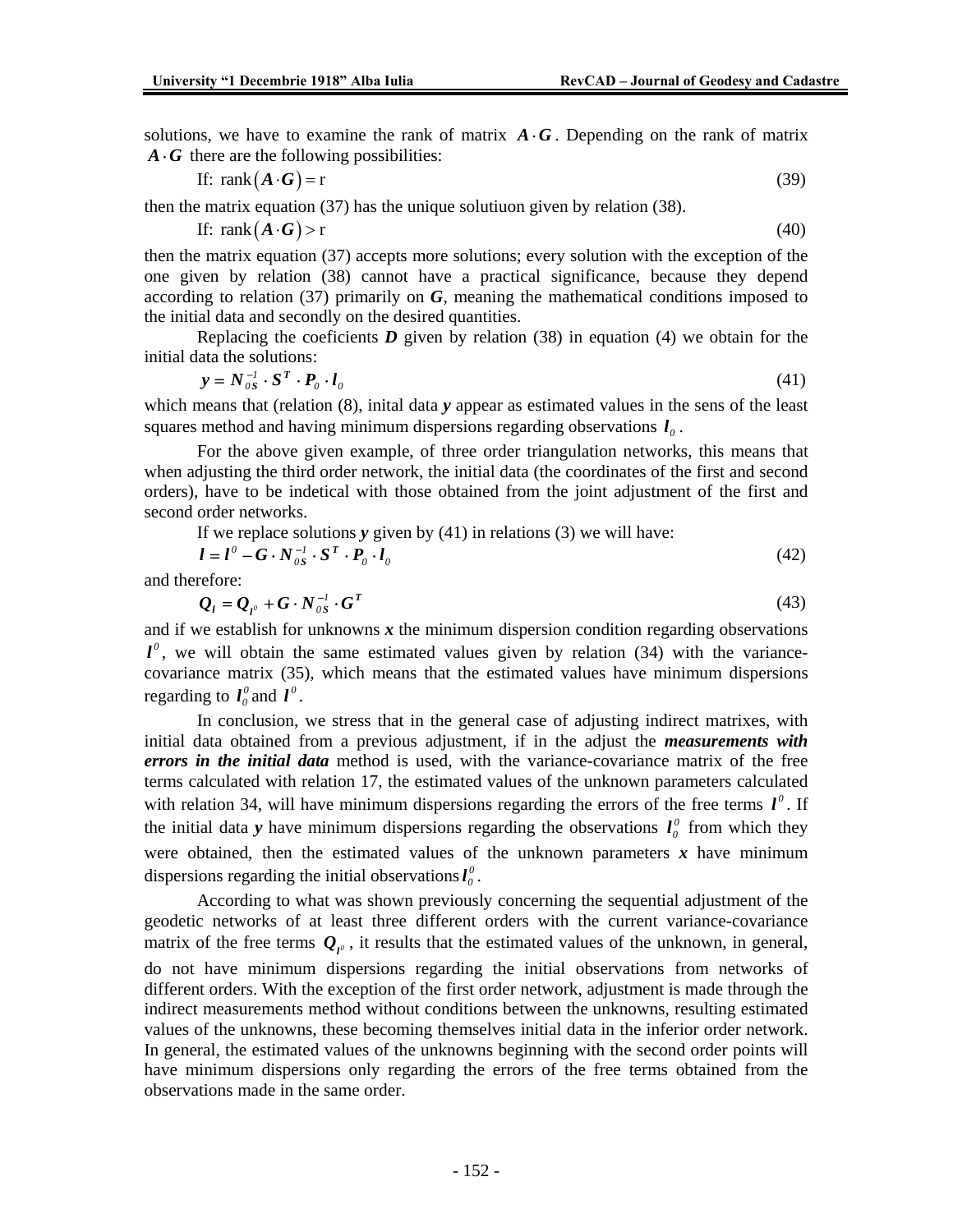## **3. Case study**

 In recent years in Romania, there have been conducted measurements with the purpose of realising national networks with the help of *GPS* technology, connected to the *ETRS* European network, with the ultimate purpose of bringing our country to the European reference system. The network is created as a precision network, developed hierarchically, on a number of classes and in accordance with international standards. Up until now the National Agency of Cadastre and Real-estate Publicity (ANCPI), has created a network of permanent stations considered a class *A* network, in which point *BUCU* is part of network *IGS*, and points *ALBA*, *BAIA*, *COST*, *BACA* and *DEVA* are part of the *EUREF* network. Based upon these points the B class network has been developed, and based upon the class A and B points, the C class network is currently under development, and the particular users are developing the networks that are considered to be part of class *D*. Because the change to the European reference system has not yet been legalised, even though there are sufficient reference points determined in the *EUREF-89*, users that determine control points for the different measurements, points considered as class *D* points, are forced to transforme the coordinates of these points in the national *stereographic 1970* coordinate system.

 Because the internal norms have not been made public, based on which the measurements were made and the observations have been obtained, the programs and the algorhytms that these use, we cannot make asumptions regarding to these adjustments and the accuracy of the coordinates that *ANCPI* has in its database and serves its users. We do not know if when determining the accuracy of the points in the inferior class network the *measurements with errors in the initial data* method was used.

 For giving examples of the differences between the obtained results from the same observations in the different approaches of the adjustment of the hierarchically developed networks, we will present a case study.

 We considered a four class sequentially developed network, starting from the permanent station *bucu*, control point from the IGS network, class *AA*. We considered points *ploi*, *lehl* and *tggc* as class *A* points, *buc1*, *sokk* and *tggb* as class *B* points, *sysc*, *bran* and *gp2* as class *C* points and *gp1* and *bsl* from the traverse network as class *D* points. For points from classes *AA*, *A* and *B* we used recordings made every 30 seconds for a period of 8 hours, for the class *C* points we used recordings made every 30 seconds for a period of approximately 5 hours and for the class *D* points we used recordings made every 30 seconds for a period of one hour. The lenghts of the bases had values ranging from under 1 km between the class *D* points to over 100 km between the class *A* points. The observations were calculated with the *Trimble Business Center* programm of the company *Trimble*, in more than one variant. The resulting data and results volume being very large, in the issue we will present for every variant only the coordinates adjusted in the global system on ellipsoid *WGS 84*, the errors of coordinates projected on the North and East direction, the error of the ellipsoidal height and the plane components of the error ellipse.

 The results of the measurement processing in the four classes are presented in tables 1- 4, and the network sketch in figures 1-3. In every class the coordinates of the points in the immediate upper class were considered without error. In table 5 and in sketch 4 the result of the joint processing of the four classes is presented, where only the coordinates of point *bucu* from network *IGS* were considered without error.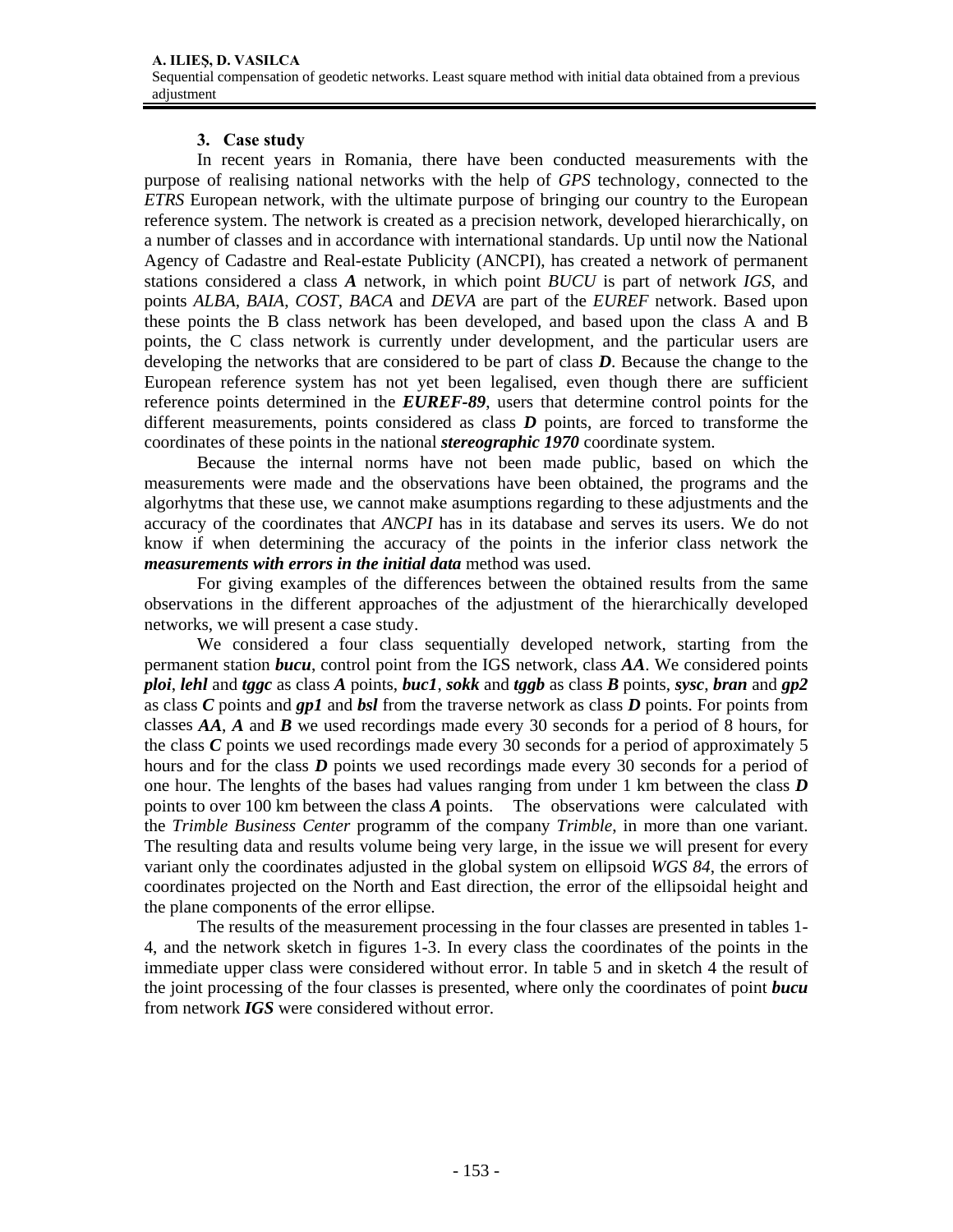| Point | Latitude                                                                                                                                                                               | Longitude | H(m)                                                                                                         | $\text{Errors} \text{ (m)}$ |   |   |   |  | Error Ellipse |  |
|-------|----------------------------------------------------------------------------------------------------------------------------------------------------------------------------------------|-----------|--------------------------------------------------------------------------------------------------------------|-----------------------------|---|---|---|--|---------------|--|
|       |                                                                                                                                                                                        |           |                                                                                                              | Η                           | E | N | a |  | azim          |  |
|       | <u>bucu</u> 44°27'50,19198" 26°07'32,65012"                                                                                                                                            |           | 143,100                                                                                                      |                             |   |   |   |  | $\Omega$      |  |
| lehl  | $\ $ 44°26'31,99176" $\ $ 26°51'03,88137"                                                                                                                                              |           | 99,376 $\begin{array}{ c c c c c c } \hline 0,022 & 0,005 & 0,006 & 0,008 & 0,006 & 155^{\circ} \end{array}$ |                             |   |   |   |  |               |  |
| ploi  | $\parallel$ 44°56'01,54192" $\parallel$ 25°59'23,51232" $\parallel$ 222,873 $\parallel$ 0,017 $\parallel$ 0,004 $\parallel$ 0,005 $\parallel$ 0,006 $\parallel$ 0,004 $\parallel$ 164° |           |                                                                                                              |                             |   |   |   |  |               |  |
| tggc  | $\ $ 45°07'27,44728" $\ $ 25°44'26,21704" $\ $ 474,284 $\ $ 0,017 $\ $ 0,003 $\ $ 0,005 $\ $ 0,006 $\ $ 0,004 $\ $ 165°                                                                |           |                                                                                                              |                             |   |   |   |  |               |  |

Table 1. Adjusted Geodetic Coordinates and Errors – Class A

Table 2. Adjusted Geodetic Coordinates and Errors – Class B

| Point | Latitude                          |                                                                                                                                 | Errors(m)<br>Longitude<br>H(m) |          |                                                                                                |   | Error Ellipse |  |                |
|-------|-----------------------------------|---------------------------------------------------------------------------------------------------------------------------------|--------------------------------|----------|------------------------------------------------------------------------------------------------|---|---------------|--|----------------|
|       |                                   |                                                                                                                                 |                                | H        | Е                                                                                              | N | a             |  | azim           |
| buc1  |                                   | $\parallel$ 44°27'50,08341" $\parallel$ 26°07'32,99177" $\parallel$ 142,848                                                     |                                |          | $\overline{0,153}\left\ 0,004\right\ 0,004\left\ 0,005\right\ 0,005\left\ 172^{\circ}\right\ $ |   |               |  |                |
| lehl  | 44°26'31,99176"   26°51'03,88137" |                                                                                                                                 | 99,376                         | $\Omega$ |                                                                                                |   |               |  | $\Omega$       |
| ploi  | 44°56'01,54192"   25°59'23,51232" |                                                                                                                                 | 222,873                        | $\Omega$ |                                                                                                |   |               |  | $\overline{0}$ |
|       |                                   | $\frac{\text{sokk}}{\text{80}}$ 44°27'02,00338" $\frac{\text{26}}{\text{80}}$ 94'32,71719" $\frac{\text{129}}{\text{129}}$ ,139 |                                |          | $\overline{0,170}$ 0,004 0,004 0,005 0,005 173°                                                |   |               |  |                |
| tggb  |                                   | 44°26'51,71074" 26°07'29,57565" 131,309                                                                                         |                                |          | $\overline{0,160}$ 0,004 0,004 0,005 0,005 173 <sup>o</sup>                                    |   |               |  |                |
| tggc  | 45°07'27,44728" 25°44'26,21704"   |                                                                                                                                 | 474,284                        | $\Omega$ | $\Omega$                                                                                       |   | ΩI            |  | $\overline{0}$ |



Fig 1. A class network sketch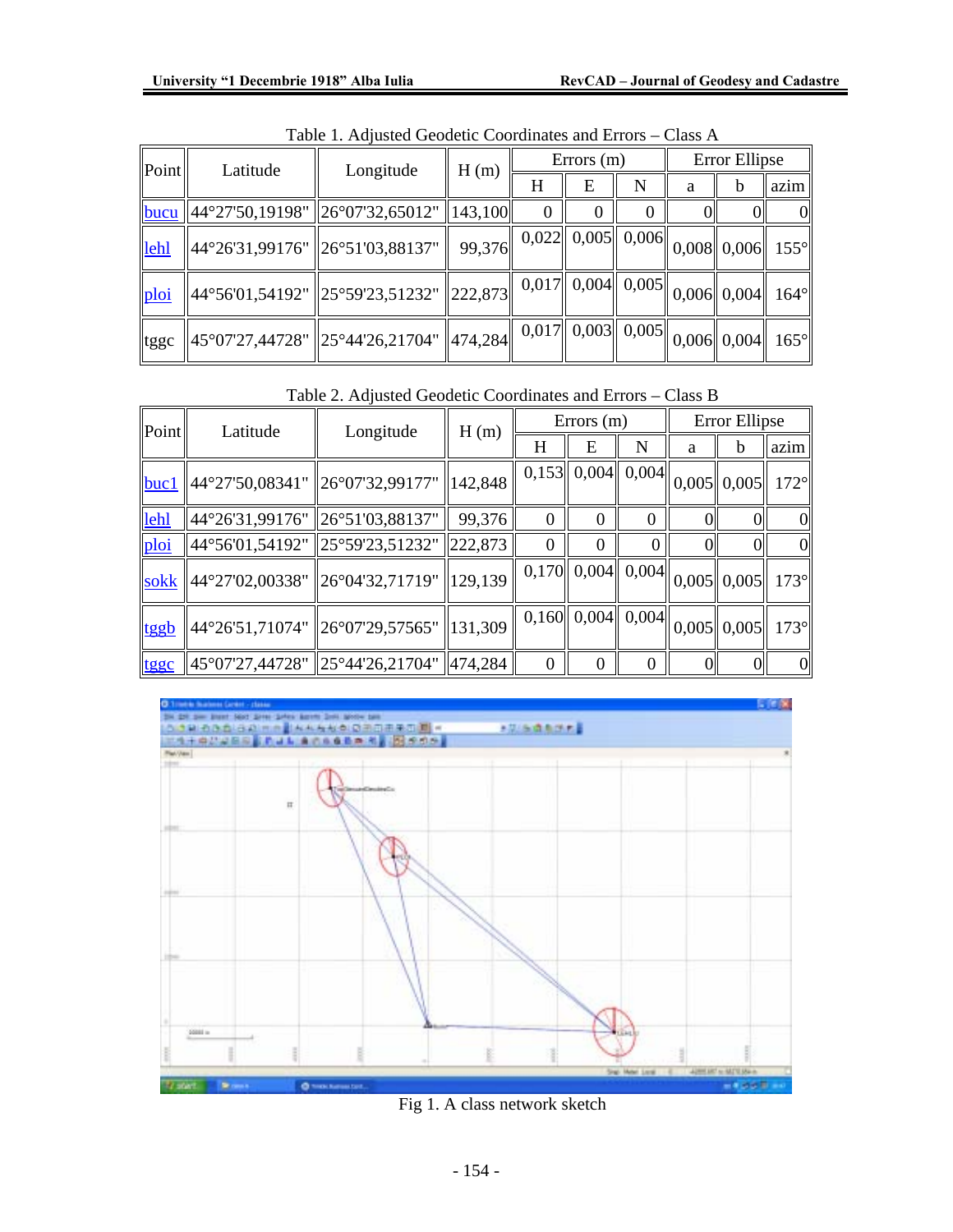

Fig. 2**-** B class network sketch

| Point       | Latitude                                                                    | Longitude                               |                     | $Errors$ (m)<br>H(m) |                                            |   |   | Error Ellipse |              |  |
|-------------|-----------------------------------------------------------------------------|-----------------------------------------|---------------------|----------------------|--------------------------------------------|---|---|---------------|--------------|--|
|             |                                                                             |                                         |                     | H                    | Е                                          | N | a | b             | azim         |  |
| bran        | $\parallel$ 44°27'12,09613" $\parallel$ 26°19'36,25044" $\parallel$ 106,606 |                                         |                     |                      | $\overline{0,029}$ 0,005 0,005 0,007 0,006 |   |   |               | $172^\circ$  |  |
| buc1        | $\parallel$ 44°27'50,08341" $\parallel$ 26°07'32,99177"                     |                                         | $\parallel$ 142,848 | 0                    |                                            |   |   |               | 01           |  |
| gp2         | $\parallel$ 44°32'32,43767" $\parallel$ 26°23'05,47748" $\parallel$ 110,250 |                                         |                     |                      | $\overline{0,036}$ 0,006 0,007 0,009 0,008 |   |   |               | $160^\circ$  |  |
|             | sokk 44°27'02,00338" 26°04'32,71719"                                        |                                         | 129, 139            | $\Omega$             | 0                                          |   |   |               | $\Omega$     |  |
| <b>sysc</b> | $\parallel$ 44°25'10,62895" $\parallel$ 26°01'44,76345" $\parallel$ 155,178 |                                         |                     |                      | $\overline{0,011}$ 0,002 0,002 0,003 0,002 |   |   |               | $156^\circ$  |  |
| tggb        |                                                                             | 44°26'51,71074" 26°07'29,57565" 131,309 |                     | $\Omega$             | $\theta$                                   |   |   |               | $\mathbf{0}$ |  |

Table 3. Adjusted Geodetic Coordinates and Errors – Class C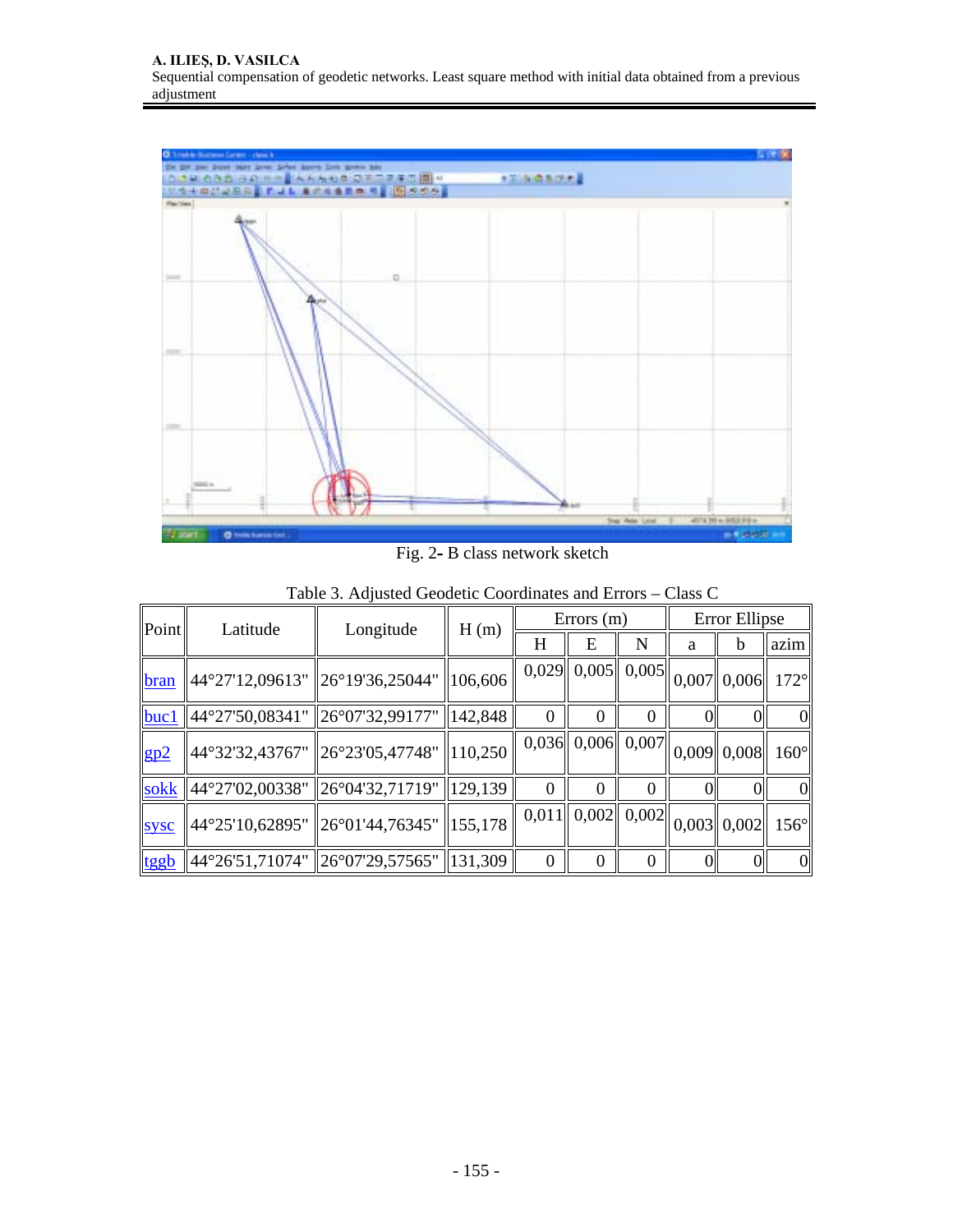

Fig. 3- C class network sketch

| Point       | Errors $(m)$<br>Longitude<br>Latitude<br>H(m) |  |                                                                                       |   | Error Ellipse |   |   |             |
|-------------|-----------------------------------------------|--|---------------------------------------------------------------------------------------|---|---------------|---|---|-------------|
|             |                                               |  | H                                                                                     | E | N             | a | b | azim        |
| bran        | 44°27'12,09613" 26°19'36,25044"   106,606     |  | $\Omega$                                                                              |   |               |   |   |             |
| <b>bsl</b>  | 44°30'48,48545" 26°19'11,01563" 107,973       |  | $\left \overline{0,002}\right \left 0,001\right \left 0,001\right \left 0,001\right $ |   |               |   |   | $157^\circ$ |
| gp1         | 44°32'27,29046"   26°23'12,26944"   110,070   |  | $\frac{1}{0,001} \left\  0,000 \right\  0,000$ $\left\  0,001 \right\  0,000$ 1 173°  |   |               |   |   |             |
| gp2         | 44°32'32,43767" 26°23'05,47748"   110,250     |  | $\Omega$                                                                              |   | 0             |   |   | $\Omega$    |
| <b>sysc</b> | 44°25'10,62895" 26°01'44,76345" 155,178       |  | 0                                                                                     |   |               |   |   |             |
| bran        | 44°27'12,09613"    26°19'36,25044"    106,606 |  | 0                                                                                     |   |               |   |   | $\Omega$    |

Table 4. Adjusted Geodetic Coordinates and Errors – Class D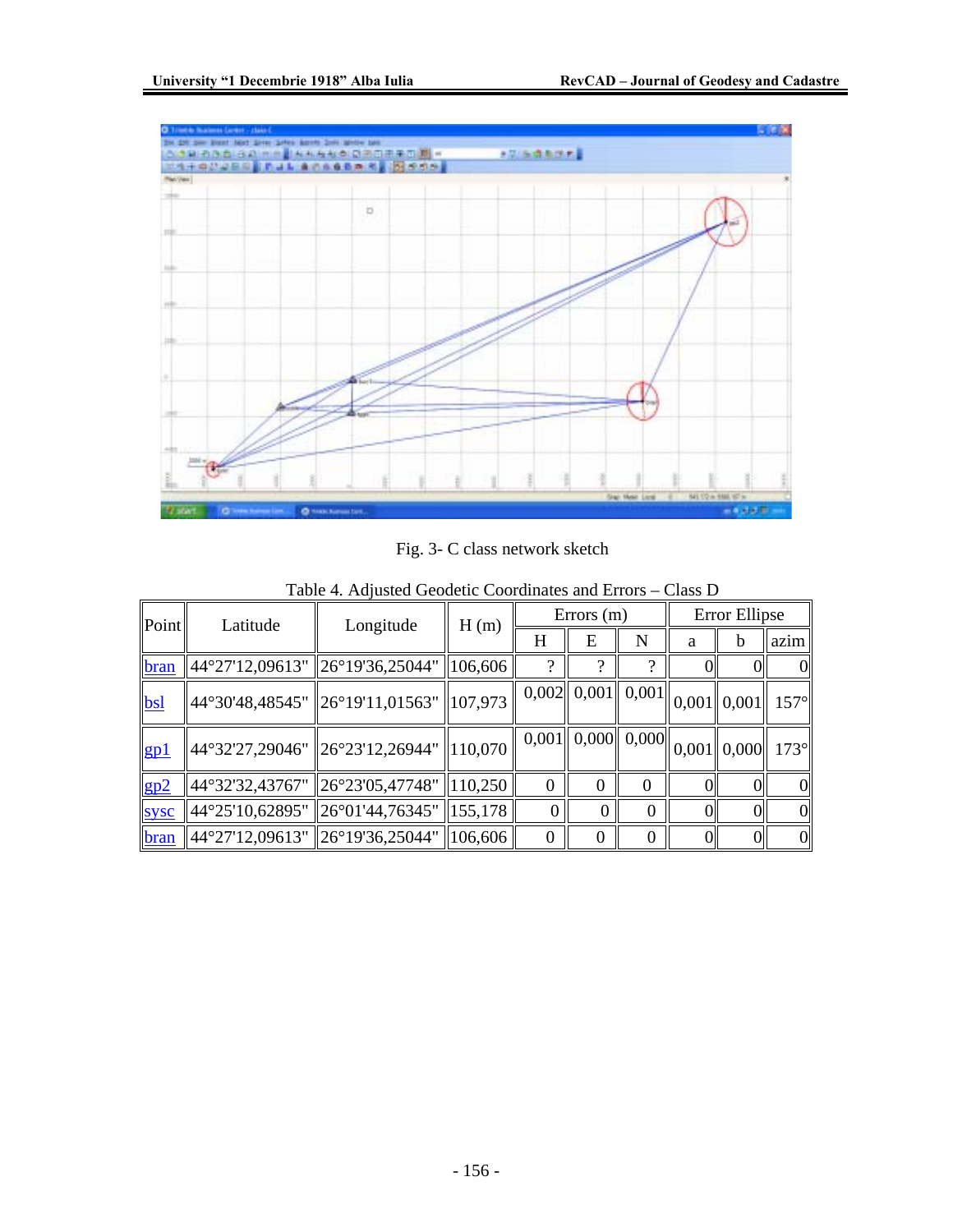|                         | Table $J$ Aufusicul Ocoucile Coordinates and Errors – Classes A, D, C, D |                                          |                                                                                                                                                                                                                                                                                                                                                                                                                                                   |                  |              |                                    |                                                                                                                                                                                               |                                                                                                                                                                                                                                                                                 |
|-------------------------|--------------------------------------------------------------------------|------------------------------------------|---------------------------------------------------------------------------------------------------------------------------------------------------------------------------------------------------------------------------------------------------------------------------------------------------------------------------------------------------------------------------------------------------------------------------------------------------|------------------|--------------|------------------------------------|-----------------------------------------------------------------------------------------------------------------------------------------------------------------------------------------------|---------------------------------------------------------------------------------------------------------------------------------------------------------------------------------------------------------------------------------------------------------------------------------|
| $\ Point\ $<br>Latitude |                                                                          |                                          |                                                                                                                                                                                                                                                                                                                                                                                                                                                   |                  |              |                                    |                                                                                                                                                                                               |                                                                                                                                                                                                                                                                                 |
|                         |                                                                          |                                          | H                                                                                                                                                                                                                                                                                                                                                                                                                                                 | E                | ${\bf N}$    | a                                  | $\mathbf b$                                                                                                                                                                                   | azim                                                                                                                                                                                                                                                                            |
|                         |                                                                          |                                          |                                                                                                                                                                                                                                                                                                                                                                                                                                                   |                  |              |                                    |                                                                                                                                                                                               | $164^\circ$                                                                                                                                                                                                                                                                     |
|                         |                                                                          |                                          |                                                                                                                                                                                                                                                                                                                                                                                                                                                   |                  |              |                                    |                                                                                                                                                                                               | $159^\circ$                                                                                                                                                                                                                                                                     |
| 44°27'50,08350"         |                                                                          |                                          |                                                                                                                                                                                                                                                                                                                                                                                                                                                   |                  |              |                                    |                                                                                                                                                                                               | $165^\circ$                                                                                                                                                                                                                                                                     |
| 44°27'50,19198"         |                                                                          |                                          | $\boldsymbol{0}$                                                                                                                                                                                                                                                                                                                                                                                                                                  | $\boldsymbol{0}$ | $\mathbf{0}$ | $\overline{0}$                     | $\Omega$                                                                                                                                                                                      | $\overline{0}$                                                                                                                                                                                                                                                                  |
| 44°32'27,29086"         |                                                                          |                                          |                                                                                                                                                                                                                                                                                                                                                                                                                                                   |                  |              |                                    |                                                                                                                                                                                               | $171^\circ$                                                                                                                                                                                                                                                                     |
| 44°32'32,43807"         | 26°23'05,47835"                                                          |                                          |                                                                                                                                                                                                                                                                                                                                                                                                                                                   |                  |              |                                    |                                                                                                                                                                                               | $168^\circ$                                                                                                                                                                                                                                                                     |
| 44°26'31,99177"         |                                                                          | 99,389                                   |                                                                                                                                                                                                                                                                                                                                                                                                                                                   |                  |              |                                    |                                                                                                                                                                                               | $161^\circ$                                                                                                                                                                                                                                                                     |
|                         |                                                                          |                                          |                                                                                                                                                                                                                                                                                                                                                                                                                                                   |                  |              |                                    |                                                                                                                                                                                               | $164^\circ$                                                                                                                                                                                                                                                                     |
|                         |                                                                          |                                          |                                                                                                                                                                                                                                                                                                                                                                                                                                                   |                  |              |                                    |                                                                                                                                                                                               | $168^\circ$                                                                                                                                                                                                                                                                     |
| 44°25'10,62888"         |                                                                          |                                          |                                                                                                                                                                                                                                                                                                                                                                                                                                                   |                  |              |                                    |                                                                                                                                                                                               | $173^\circ$                                                                                                                                                                                                                                                                     |
| 44°26'51,71079"         |                                                                          |                                          |                                                                                                                                                                                                                                                                                                                                                                                                                                                   |                  |              |                                    |                                                                                                                                                                                               | $178^\circ$                                                                                                                                                                                                                                                                     |
| 45°07'27,44950"         |                                                                          |                                          |                                                                                                                                                                                                                                                                                                                                                                                                                                                   |                  |              |                                    |                                                                                                                                                                                               | $166^\circ$                                                                                                                                                                                                                                                                     |
|                         |                                                                          | Longitude<br>$\ 26^{\circ}51'03,88405''$ | H(m)<br> 44°27'12,09621"   26°19'36,25114"   106,624<br>44°30'48,48576" 26°19'11,01634" 107,986<br>  26°07'32,99177"   142,861<br>$\ 26^{\circ}07'32,65012''\ 143,100$<br>  26°23'12,27032"   110,086<br> 110,266<br>44°56'01,54371" 25°59'23,51184" 222,853<br>  44°27'02,00342"   26°04'32,71701"   129,156<br>$\ 26^{\circ}01'44,76312''\ 155,192$<br>  26°07'29,57562"   131,323<br>$\ 25^{\circ}44^{\prime}26,21593^{\prime\prime}\ 474,262$ |                  |              | Errors $(m)$<br>$0,005$    $0,001$ | $0,008$ 0,002 0,002<br>$0,008$ 0,003 0,004<br>$0,002$ 0,001 0,001<br>$0,019$ 0,004 0,005<br>$0,018$ 0,004 0,005<br>0,001<br>$0,004$ 0,001 0,001<br>$0,001$ 0,000 0,001<br>$0,018$ 0,004 0,005 | Error Ellipse<br>$0,003$ 0,002<br>$0,005$    0,004  <br>$0,001$ 0,001<br>$\overline{0,008}$ 0,002 0,003 0,003 0,002<br>$\overline{0,008}$ 0,002 0,002 0,003 0,002<br>$0,007$    $0,005$   <br>$0,006$ 0,005<br>$0,001$ 0,001<br>$0,001$ 0,001<br>$0,001$ 0,001<br>$0,007$ 0,005 |

Table 5 Adjusted Geodetic Coordinates and Errors – Classes A, B, C, D